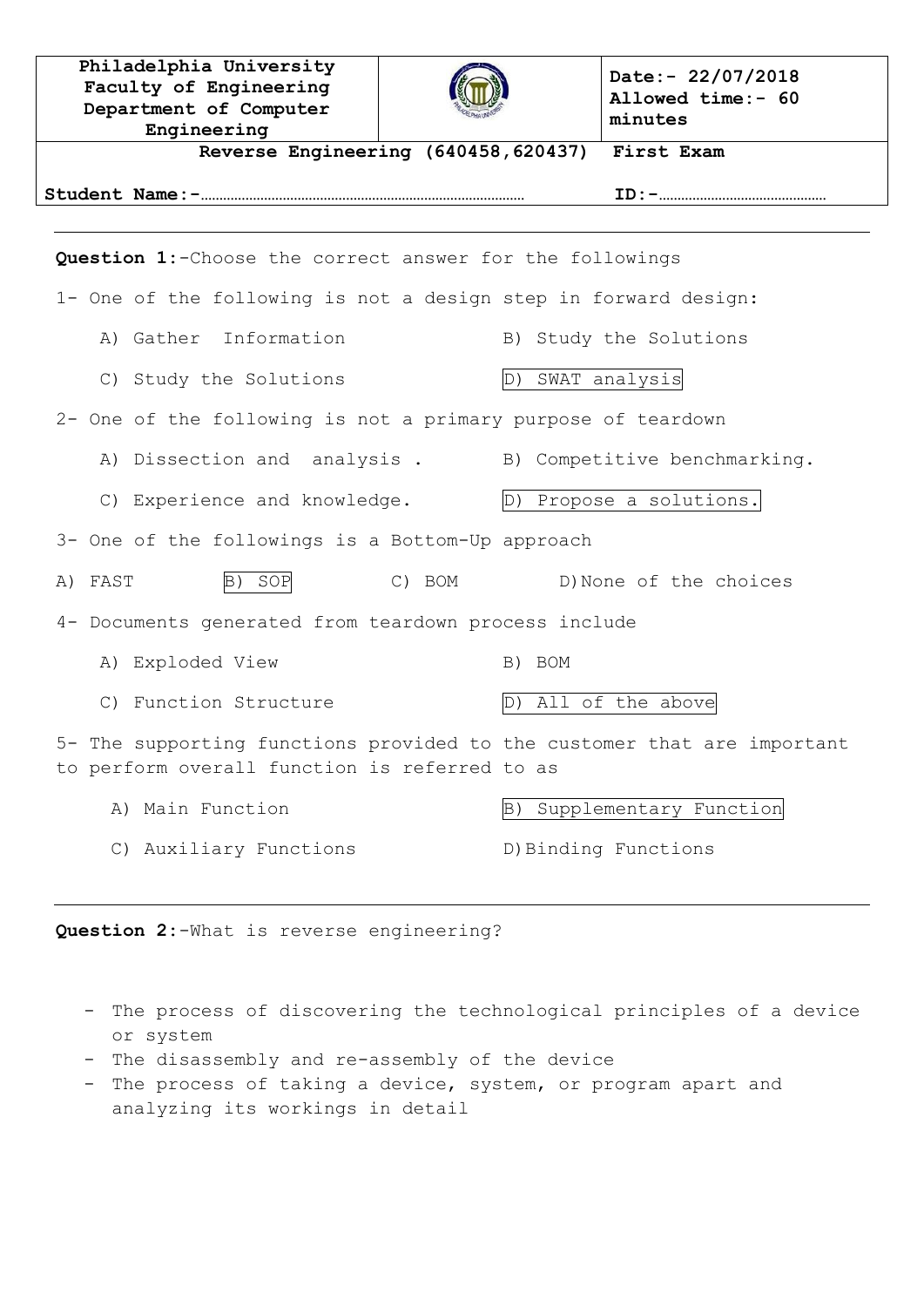**Question 3:**-List down the product development phases

- 1- **Understand the opportunity**
- 2- **Develop a concept**
- 3- **Implement a concept**

**Question 4:**-In product development what is Customer need analysis?

- What do customers want?
- How much are they willing to pay?

**Question 5:-**What are the major steps of reverse engineering? Define each step briefly?

1. Prescreening

choose a candidate product

2. Observation

Study of the product functionality and specifications Research available literature in order to acquire information about the product under test, Information should be collected, summarized, and analyzed, Test the product and record its functional parameters in the laboratory

3. Dissection

One sample product is disassembled. The other should be left intact and used for comparison later. All the parts and their functionality should be identified.Documents such as Bill of Materials (BOM) and tree diagram should be generated

4. Analysis

Understand the interface and connections between the subsystems and components Understand the functionality of all subsystems and components draw block diagrams, circuit schematics, and mechanical drawing. It might also involve modeling and simulation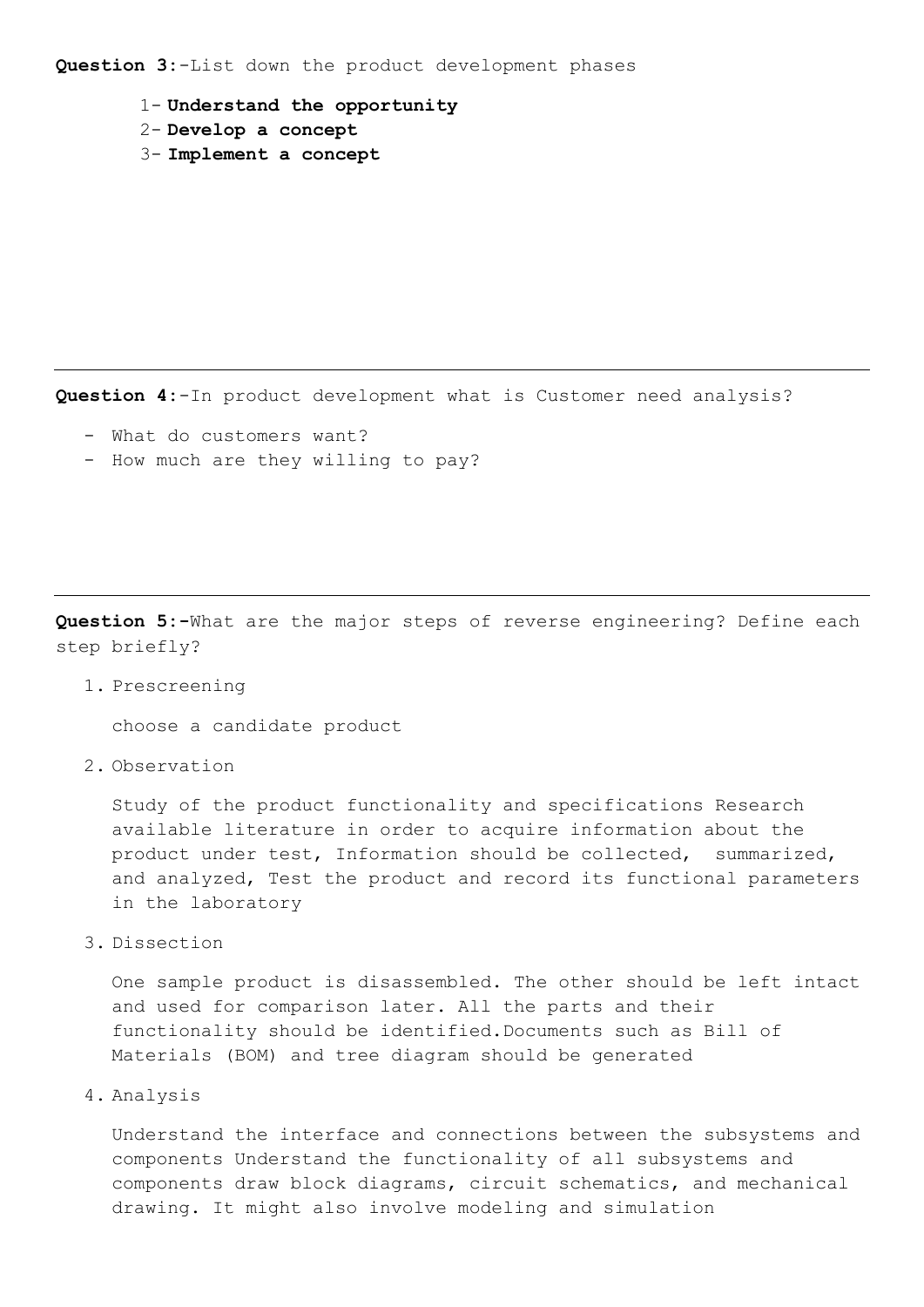**Question 6:-**For the digital satellite receiver bellow:

- 1- Draw the black box model and determine the input and output of the system
- 2- Develop a FAST diagram for TV.



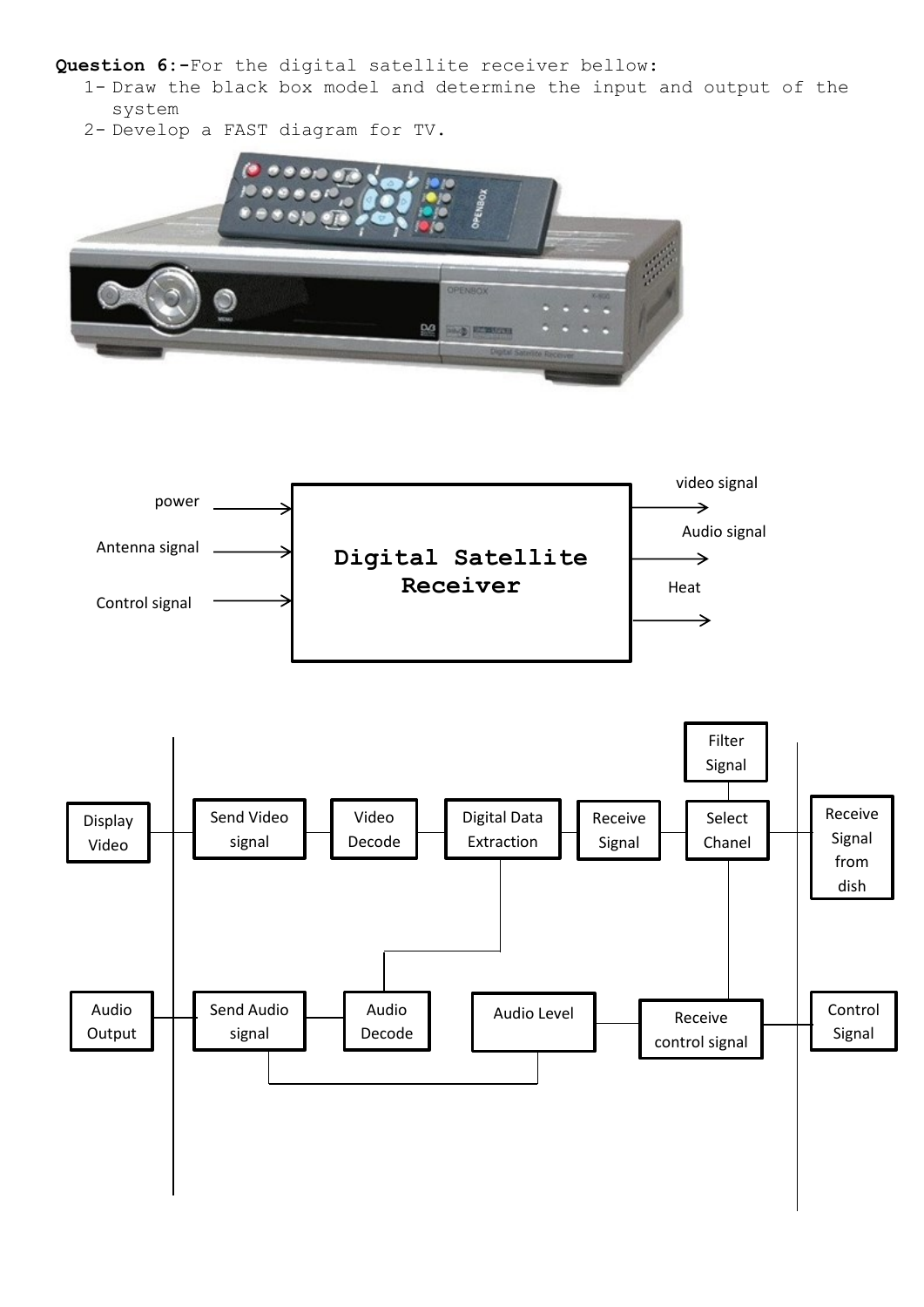**Question 7:**Given the following exploded view of fan build a single level BOM that describe the parts 1 to 10 with integrated SOP description.



| Item#          | Qnt          | name              | material | description                                 | SOP description                                                                                  |
|----------------|--------------|-------------------|----------|---------------------------------------------|--------------------------------------------------------------------------------------------------|
|                | $\mathbf{1}$ | Front<br>Cover    | plastic  | Protect Blades                              | Dangerous to user                                                                                |
| $\overline{2}$ | $\mathbf{1}$ | Nut               | metal    | Secure blades                               | Blades will run out the<br>shaft<br>Assembly will fail                                           |
| 3              | $\mathbf{1}$ | blades            | plastic  | Move Air<br>Forward                         | No air flow<br>No resistance to torque                                                           |
| $\overline{4}$ | $\mathbf{1}$ | washer            | metal    | Provide gap<br>Secure the<br><b>Blades</b>  | Blades become unstable<br>Blade may collide with<br>rear cover<br>Increase noise and<br>friction |
| 5              | $\mathbf{1}$ | Rear<br>cover     | plastic  | Protect Blades                              | Dangerous to user                                                                                |
| 6              | $\mathbf{1}$ | shaft             | metal    | Transmit torque<br>to blades                | Blade won't rotate.<br>No resistance to torque                                                   |
| $\overline{7}$ | $\mathbf{1}$ | motor             | metal    | Generate<br>rotational<br>movement          | Frailer of the system                                                                            |
| 8              | $\mathbf{1}$ | Operation<br>keys | plastic  | Power on/off<br>Control speed               | System will fail<br>No control on speed                                                          |
| 9              | $\mathbf{1}$ | Support<br>column | plastic  | Support the<br>system to<br>proper position | The air flow won't<br>reach desired locations                                                    |
| 10             | $\mathbf 1$  | <b>Base</b>       | plastic  | Stabilize the<br>system                     | The system will fall<br>down                                                                     |